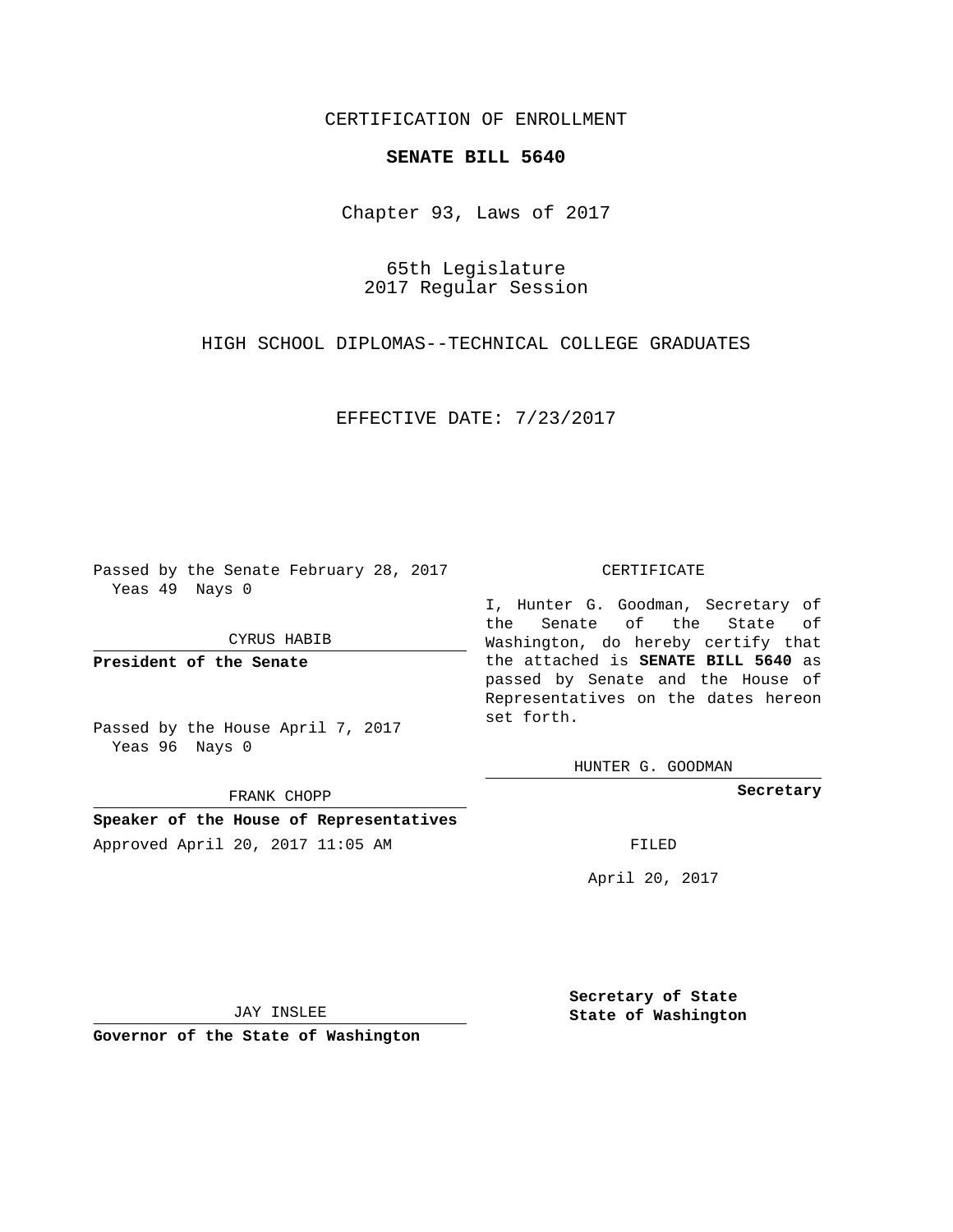## **SENATE BILL 5640**

Passed Legislature - 2017 Regular Session

**State of Washington 65th Legislature 2017 Regular Session By** Senators Conway, Cleveland, Frockt, Zeiger, and Saldaña Read first time 02/01/17. Referred to Committee on Higher Education.

1 AN ACT Relating to technical college high school diploma 2 programs; and amending RCW 28B.50.535.

3 BE IT ENACTED BY THE LEGISLATURE OF THE STATE OF WASHINGTON:

4 **Sec. 1.** RCW 28B.50.535 and 2009 c 524 s 2 are each amended to 5 read as follows:

6 A community or technical college may issue a high school diploma 7 or certificate as provided under this section.

 (1) An individual who satisfactorily meets the requirements for high school completion shall be awarded a diploma from the college, subject to rules adopted by the superintendent of public instruction 11 and the state board of education.

 (2) An individual enrolled through the option established under RCW 28A.600.310 through 28A.600.400 who satisfactorily completes an associate degree, including an associate of arts degree, associate of science degree, associate of technology degree, or associate in applied science degree, shall be awarded a diploma from the college 17 upon written request from the student.

 (3) An individual, twenty-one years or older, who enrolls in a community or technical college for the purpose of obtaining an associate degree and who satisfactorily completes an associate degree, including an associate of arts degree, associate of science